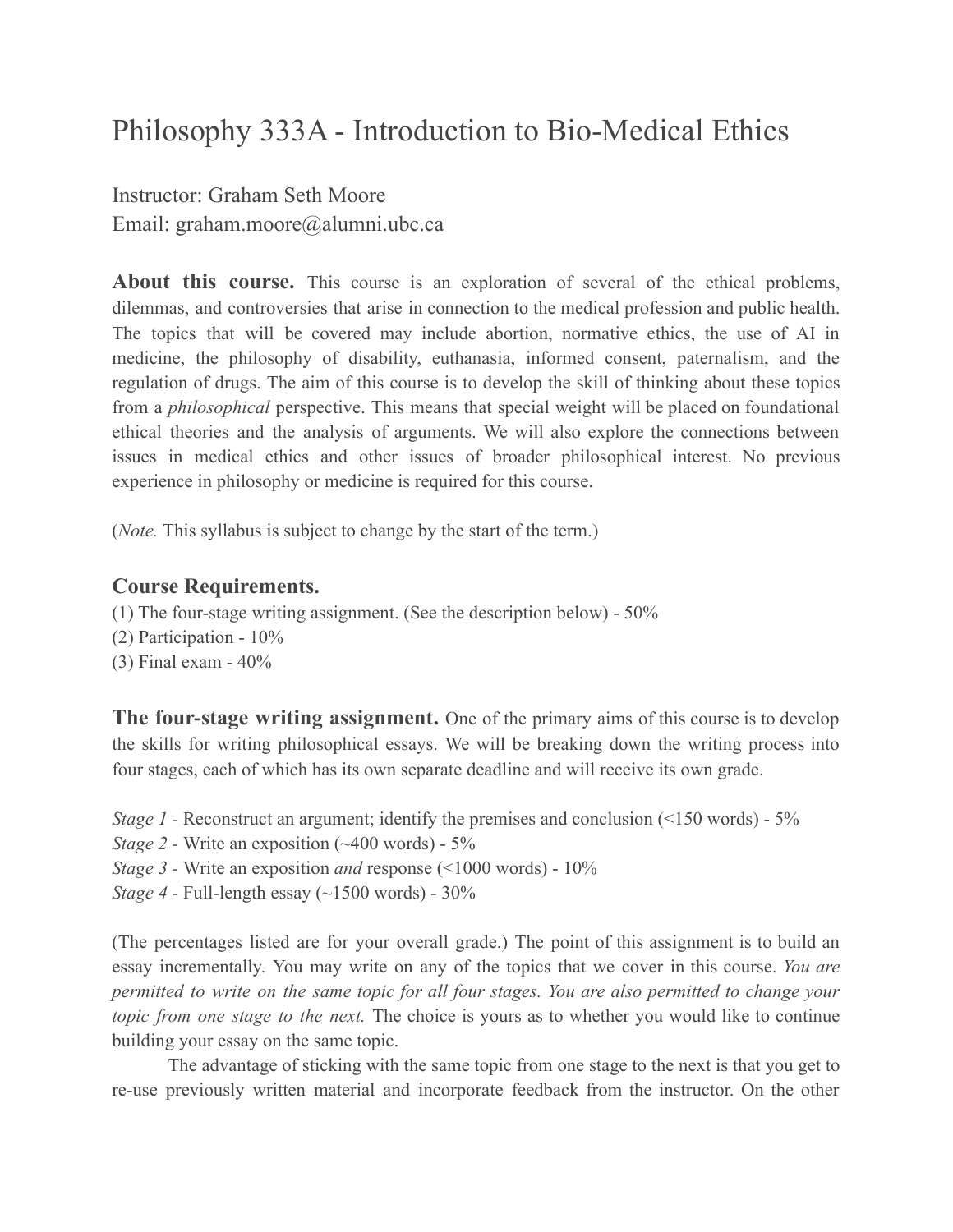hand, if you find a new topic more interesting, or would prefer to start again from scratch, then you're also welcome to do so.

**Participation.** As part of their participation grade, each student will be required to email me questions about the course readings before the start of the lecture at least five times throughout the semester.

**Final Exam.** There will be a take-home exam. The window for the exam will be 48 hours. It will consist of several short answer questions requiring you to explain some of the key concepts from the course and evaluate arguments.

| <b>Class</b>     | <b>Topic</b>                                       | Sub-topics & key concepts                                                                                                                                  |
|------------------|----------------------------------------------------|------------------------------------------------------------------------------------------------------------------------------------------------------------|
| 1. May 17        | Introduction to bioethics and<br>critical thinking | - Arguments<br>- Propositions<br>- Deduction & Induction<br>- Soundness & Validity                                                                         |
| 2. May 19        | Abortion I                                         | - The 'future like ours' account of the wrongness<br>of killing<br>- Personal identity<br>- The biological account of personal identity                    |
| 3. May 24        | <b>Abortion II</b>                                 | - Two kinds of pro-choice response<br>- The violinist argument                                                                                             |
| <b>4. May 26</b> | Normative ethics                                   | - Metaethics<br>- Normative ethics<br>- Applied ethics<br>- Utilitarianism<br>- Higher and lower pleasures<br>- Deontology<br>- The Categorical Imperative |
| <b>5. May 31</b> | Artificial Intelligence in<br>Medicine             | - Top-down approaches<br>- Bottom-up approaches<br>- Generalism vs. particularism<br>- Ideal Observer Theory<br>- Black box algorithms                     |
| <b>6. June 2</b> | The philosophy of disability I                     | - Biological accounts of disability<br>- Social constructivism                                                                                             |

## **Course Outline**